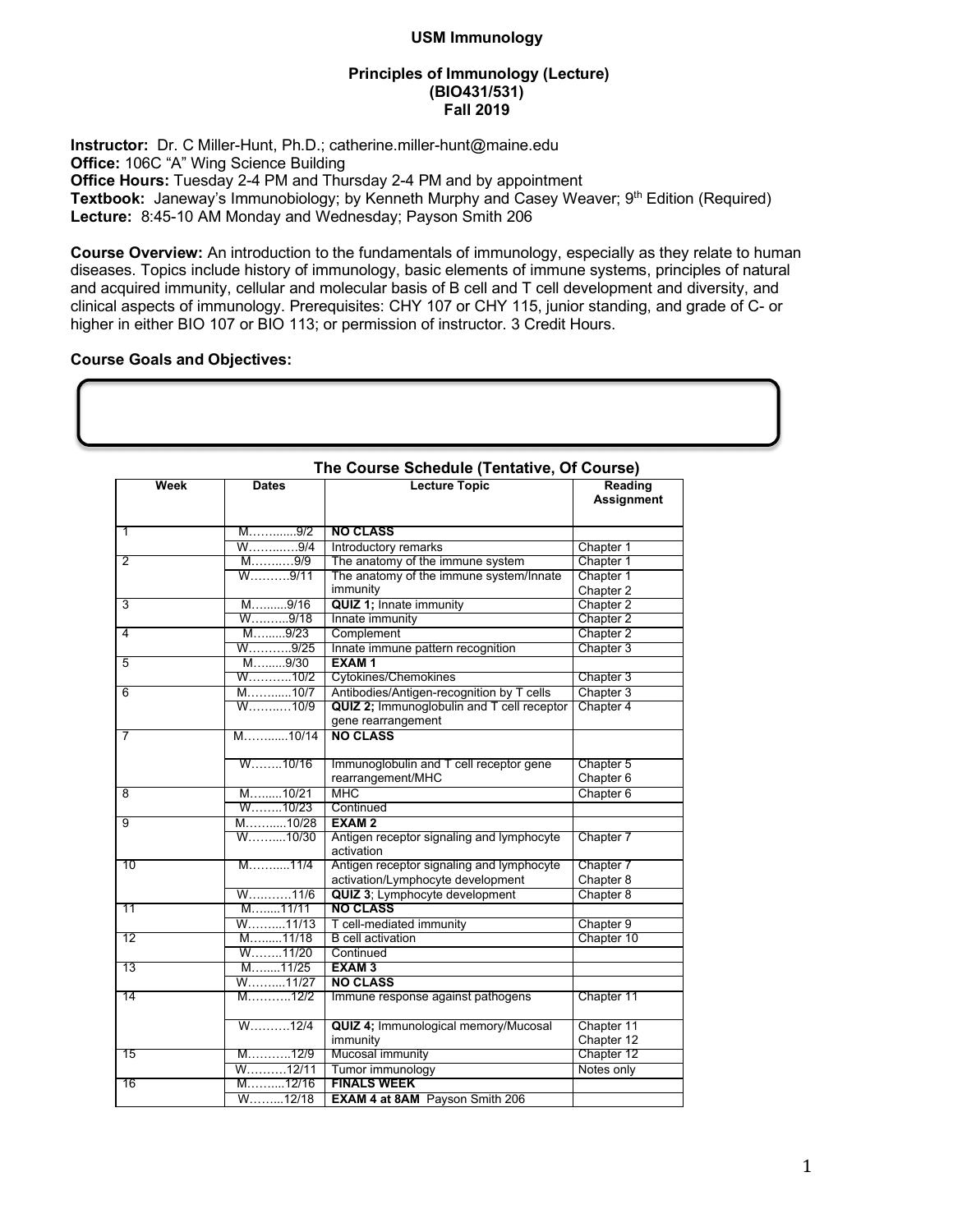## **Distribution of points:**

| <b>Lecture Points</b> |                     |                      |
|-----------------------|---------------------|----------------------|
| Item                  | <b>Total Points</b> | grad                 |
| Exam 1                | 100                 |                      |
| Exam 2                | 100                 | Perc                 |
| Exam 3                | 100                 |                      |
| Exam 4                | 100                 | $92 - 1$             |
| Quiz 1                | 25                  | $90-9$               |
| Quiz 2                | 25                  | $87 - 8$             |
| Quiz 3                | 25                  | $82 - 8$             |
| Quiz 4                | 25                  | $80 - 8$<br>$77 - 7$ |
| <b>TOTAL:</b>         | 500 points          | $72 - 7$             |
|                       |                     | 70-71                |

The final course grade will be determined by the total number of points ived divided by the total number of points possible. Your final e will be based on the following Grading Scale:

| Percentage       | Grade |
|------------------|-------|
| 92-100%          | А     |
| 90-91.9%         | А-    |
| 87-89.9%         | B+    |
| 82-86.9%         | в     |
| 80-81.9%         | В-    |
| 77-79.9%         | C+    |
| 72-76.9          | C     |
| 70-71 9%         | C-    |
| 67-69.9%         | D+    |
| 60-66.9 <i>%</i> | D     |
| helow 59 9%      | F     |
|                  |       |

At the sole discretion of the instructor, students with exemplary class participation that are on the borderline between two grades (within 10 points) may receive the next highest grade.

**Grading Policy:** The final grade for the course is determined by dividing the total number of points earned by the total number of points possible and multiplying that number by 100%. The course consists of four exams (including the final exam) and four quizzes. Exam and quiz format may include multiple choice, true/false, matching, short answer and essay type questions. Exam policies and procedures must be followed while taking the exam. The main exam procedures include no talking during the exam and bringing your USM ID. Possession of visible papers or talking, texting, or looking at your phone during the exam results in an automatic F for that exam and possibly for the entire course.

**Attendance:** Attendance at lectures **WILL** be taken, and students are required to attend all lectures. It is the student's responsibility to obtain any lecture notes for the lecture sessions missed.

**Academic Integrity/Plagiarism**: Everyone associated with the University of Southern Maine is expected to adhere to the principles of academic integrity central to the academic function of the University. Any breach of academic integrity represents a serious offense. Each student has a responsibility to know the standards of conduct and expectations of academic integrity that apply to academic tasks. Violations of academic integrity include any actions that attempt to promote or enhance the academic standing of any student by dishonest means. Cheating on an examination, stealing the words or ideas of another (i.e., plagiarism), making statements known to be false or misleading, falsifying the results of one's research, improperly using library materials or computer files, or altering or forging academic records are examples of violations of this policy which are contrary to the academic purposes for which the University exists. Acts that violate academic integrity disrupt the educational process and are not acceptable.

Evidence of a violation of the academic integrity policy will normally result in disciplinary action. A copy of the complete policy may be obtained from the office of Community Standards and Mediation, online at usm.maine.edu/community-standards-mediation/academic-integrity or by calling and requesting a copy at (207) 780-5242.

**Students with medical and/or professional obligations (sports, conferences, etc.):**These students must contact me **before** anticipated absences. Student-athletes – it is your responsibility to provide an **official** list (signed by the coach or athletic department's educational program coordinator) of anticipated absences related to sport participation. I will make necessary accommodations for quizzes and exams; however, it will be your responsibility to unsure there is not conflict with presentation dates and group work. You will be responsible for all material presented if you are absent.

**Disability Accommodations:** The university is committed to providing students with documented disabilities equal access to all university programs and services. If you think you have a disability and would like to request accommodations, you must register with the Disability Services Center. Timely notification is essential. The Disability Services Center can be reached by calling 207-780-4706 or by email dscusm@maine.edu. If you have already received a faculty accommodation letter from the Disability Services Center, please provide me with that information as soon as possible. Please make a private appointment so that we can review your accommodations.